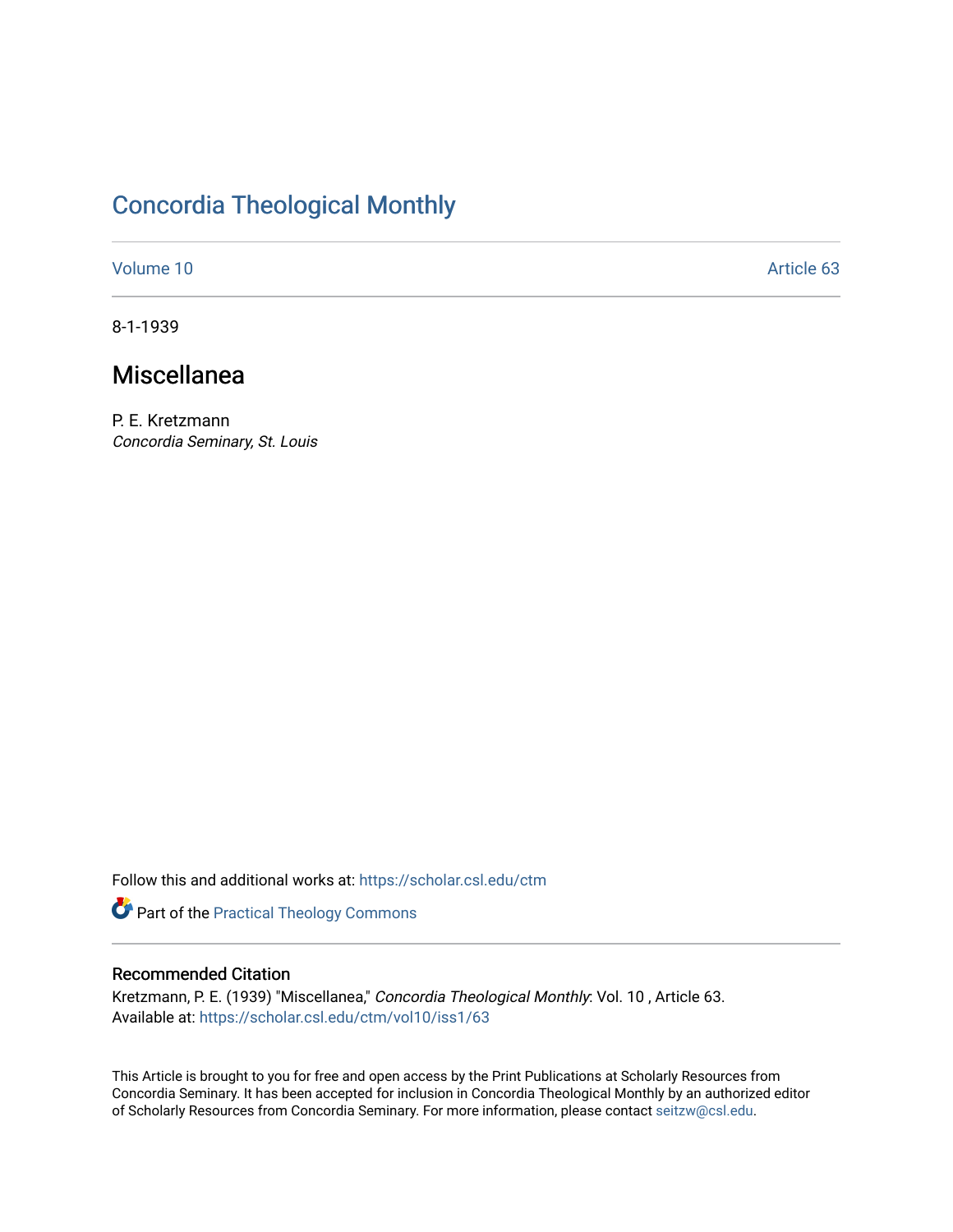#### 622

### **Miscellanea**

deinem Wandel? Wie steht es mit unserer Gemeinde? üben wir einen guten Einfluß aus auf die ganze Umgegend? Wenn Streit und Zwies tracht, Parteiwesen usw. in der Gemeinde berrichen, wenn Glieder nicht nach Gottes Wort handeln, dann merkt die Welt dies bald. Wie steht es mit uns als Synode? Hundert Jahre lang hat der Sauerteig des göttlichen Wortes feine Kraft im Leben und Wandel unferer Gemeinden betviesen. Wird dies auch im nächsten Jahrhundert der Fall fein? Joh. 8, 31, 32. Nur wenn wir am Wort festhalten, nur wenn wir diefen reinigenden göttlichen Sauerteig alles durchdringen lassen, werden wir auch in der Zukunft Gott und feinem Reiche dienen, wie wir in der Vergangenheit ihm gedient haben. Das gebe Gott aus Gnaden! Amen.

G. R. Roidle

## **Miscellanea**

#### What's Wrong with Gambling?

Gambling is contrary to the spirit of brotherhood because it is motivated by covetousness, the desire for that which is our brother's. As Herbert Spencer says: "It is a kind of action by which pleasure is obtained at the cost of pain to another." The fact that it is the result of mutual agreement does not change the principle. The loser gives us what he has lost, not from any love of the winner, but because he took a chance in the hope of winning something; it is a sort of reciprocal covetousness; each wants something from the other without paying for it, and they enter into an agreement to decide by chance whose covetous desire shall be gratified. Two wrong motives do not make a right act. It is the very opposite of a gift; our Lord said: "It is more blessed to give than to receive"; but no gambler ever said: "It is more blessed to lose than to win." There can be no gambling between men who truly love each other; they cannot take from each other, they cannot seek pleasure at the cost of pain to another nor covet each other's money. They would rather share than gamble.

Gambling is thus a form of stealing; for it is seeking to get something from another without paying for it in goods or service. It is stealing by mutual agreement, but it is still stealing, and it proceeds from the same motive. Dueling is murder by mutual agreement, but the whole world recognizes that it is not less truly murder. So gambling is not less truly stealing because it is by mutual agreement.

Gambling is also a sin against God because it is contrary to the spirit of stewardship. It is contrary to the principle of the stewardship of money. The gambler says: "My money is mine to do with as I like; if I want to gamble it away, that's my affair." But a man's money is not his; it is God's, and he is only the trustee. He may not do with it as he likes; he must use it in a constructive, brotherly way and to God's glory. Some day he will be brought to account for his use of that money. It is common to read of a bank cashier or some other per-

1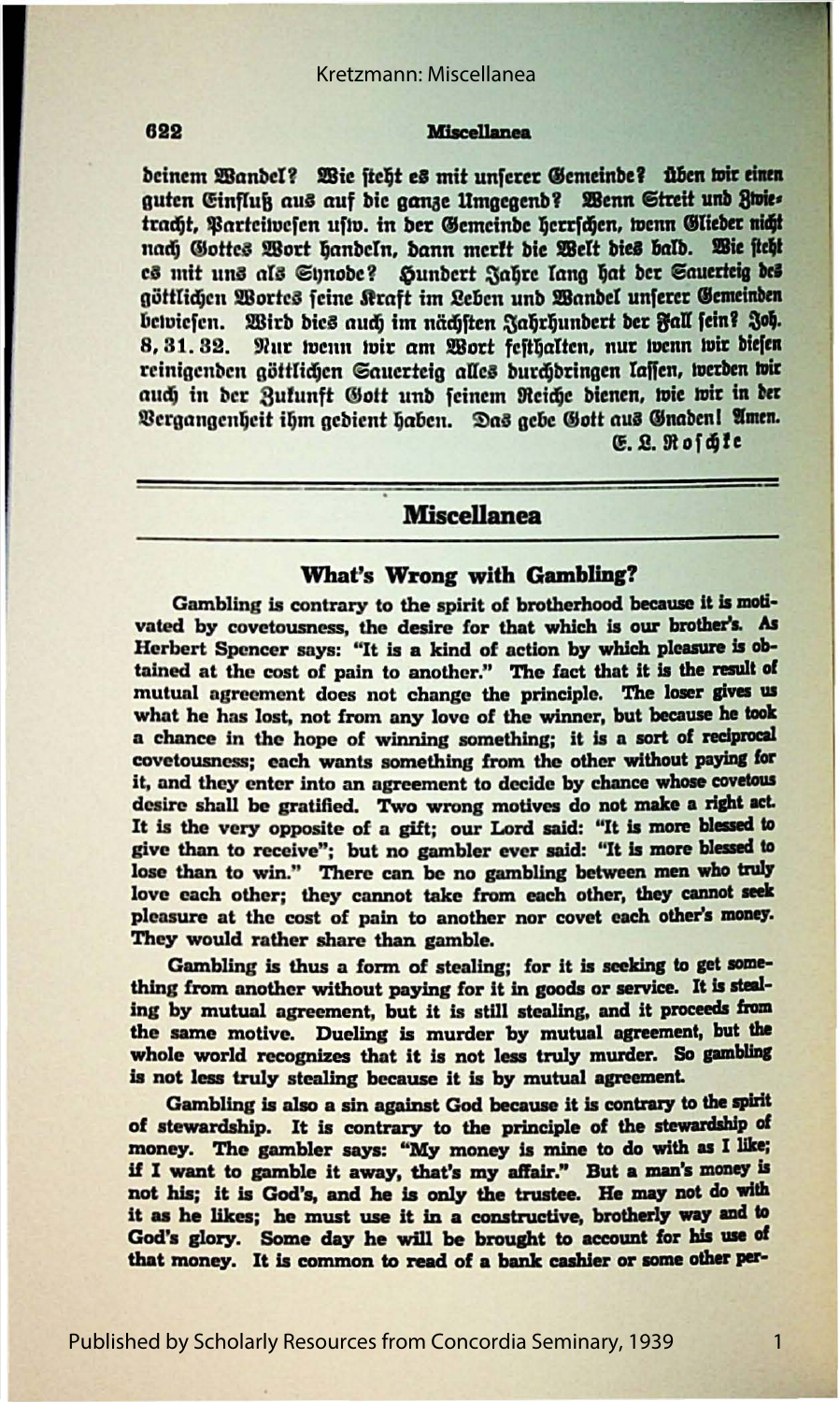#### **Miscellanea**

son in a place of financial trust "borrowing" the funds committed to him to gamble in the hope of recouping previous losses. That is a scandalous misuse of the money of others, a scandalous abuse of stewardship. But every gamble is just as truly an abuse of stewardship; it is misusing that which belongs to God.

But it is a deeper sin than that; for gambling is contrary to the principle of the stewardship of life. The stewardship of life means that each man has a service to render society, under God, and as he renders that service is entitled to a return from society for the provision of his needs. "From every man according to his ability, to every man according to his need." But no man is entitled to a return from society except as he contributes, according to his ability, to the sum total of social wealth, material and spiritual. Gambling runs directly counter to this basic principle. It is an attempt to get a return from society without making any contribution. It is a desire to get "something for nothing," and that desire is not only folly, it is sin.

It may seem a little silly to apply these principles to "pitching pennies." But principles apply in small things as well as in great. If it is wrong to gamble with large sums, it is wrong to gamble with pennies. We see that clearly enough in stealing. The boy who "snitches" an apple from the grocery store may protest, "Aw, nobody'll miss it!" And that is true enough, but it is stealing just the same. So that fact that no one will lose very much "pitching pennies" must not be allowed to obscure the more important fact that it is gambling and contrary to the principles of brotherhood and stewardship.

It may be objected that a great deal of business violates, in spirit, these same principles. Many a man is in business seeking to take business away from another man, seeking profit in such a way that it will mean loss to his competitors. He is in business, not as a "public servant," but frankly to make money; he is not concerned with the question of whether he is rendering society a service which warrants the profit he is making. The "profit motive," divorced from brotherhood and stewardship and service, is only too prominent in modern business. But this does not justify gambling; it condemns that spirit of business. If our condemnation of gambling strikes a blow at some kinds of business, we must not "pull our punches"; what's wrong is wrong, whether public opinion justifies it or not.

If gambling is sin, as we have seen that it is, then Christians must avoid it with all circumspectness. Above all, churches and Christian organizations must avoid money-raising schemes which involve in any way the element of gambling. When the Church has cleaned up its own yard and Christians have clear moral convictions on the subject, then we can attack with greater liberty the plague of gambling in society. REV. BANES ANDERSON, in the Presbyterian

### **Joshua** 11:13

Dr. G. Ernest Wright, editor of the Biblical Archeologist, offers the following interesting information on this verse:

"The King James Version of Josh. 11:13 reads as follows: 'But as for

623

 $\overline{2}$